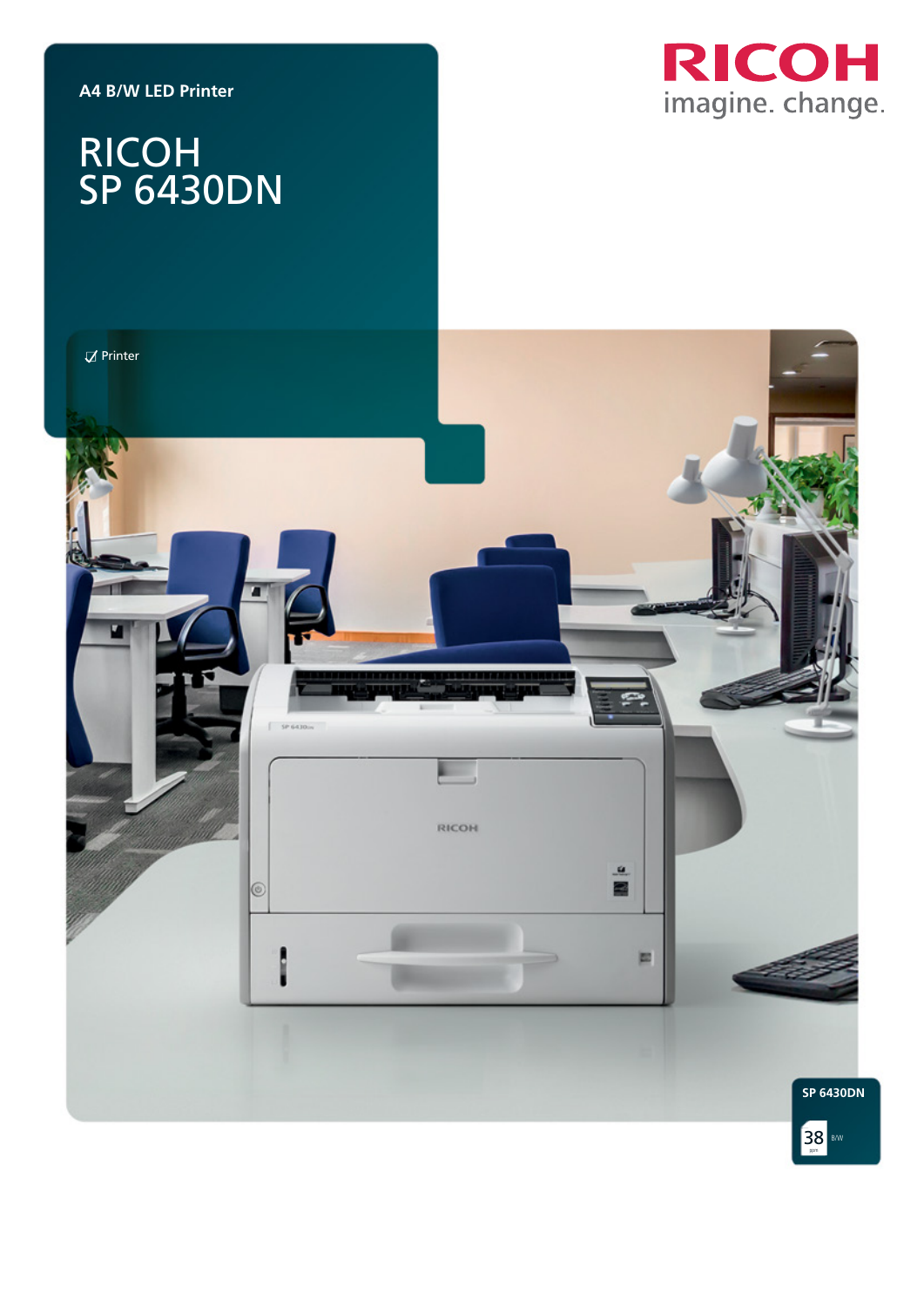## **The truly compact A3 black & white desktop LED printer**

The SP 6430DN is an A3 black & white LED printer with an incredibly small footprint – not much larger than a conventional A4 printer! It sits on a normal desktop without taking up too much space. Its attractive purchase price, reduced print costs and lowest Typical Electricity Consumption in its class contribute to a low Total Cost of Ownership. It gives you top performance, speeding along at 38 pages per minute, with standard double-sided printing and thick paper support.

- Space-saving: Smallest footprint in class
- Cost-effective: Low Total Cost of Ownership
- Efficient: first page in 6.5 seconds, printing at 38 pages per minute
- Productive: max. paper capacity of 2,100 sheets (up to 4 paper trays, max. paper weight: 220 g/m²)
- Versatile: Thick paper support from all paper trays

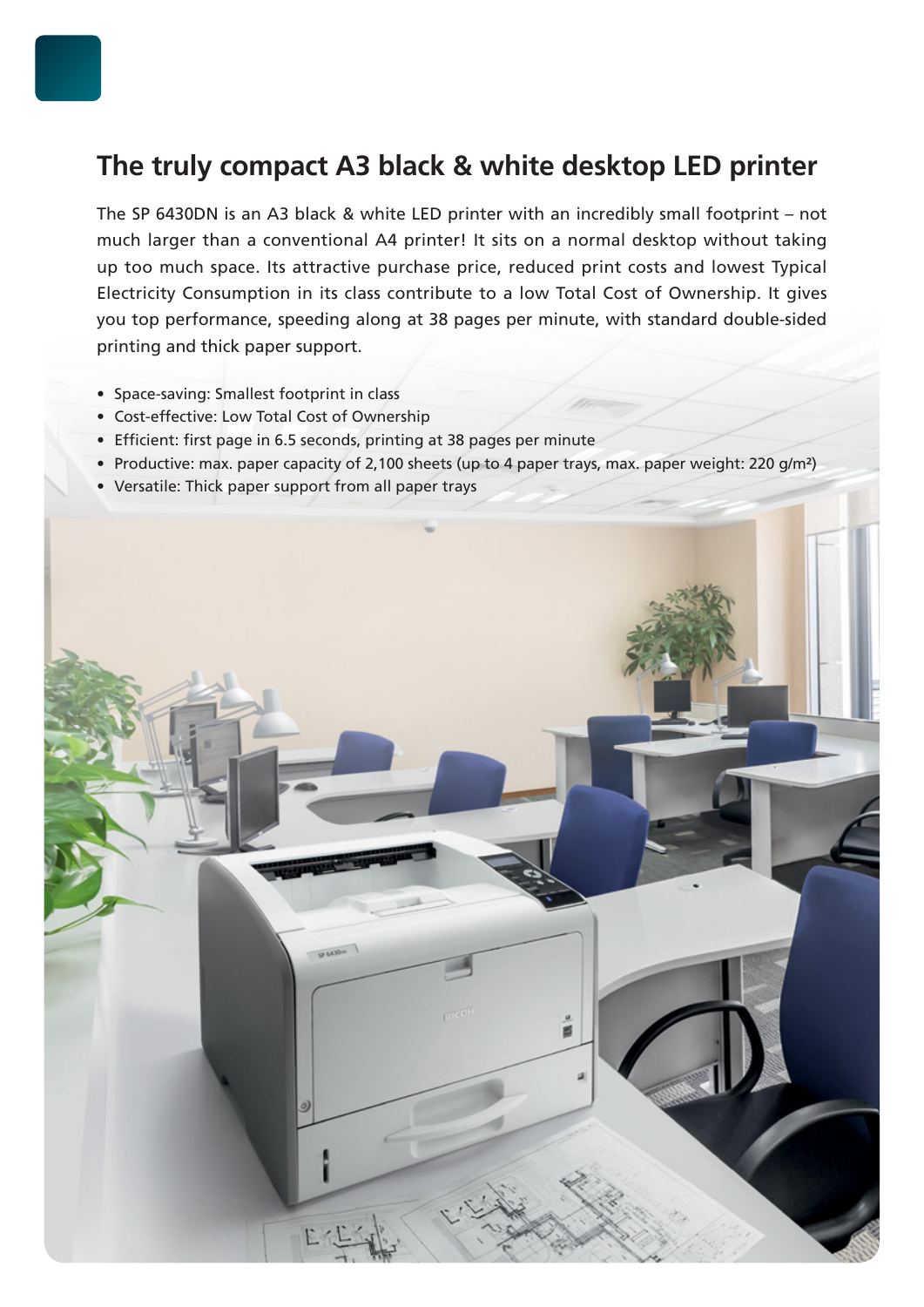## **Compact Printer. Big Impact.**

## **Save space & money**

The SP 6430DN is an A3 printer with a footprint that is only marginally larger than a conventional A4 printer. Fitting easily on your desktop, it saves valuable space, and has a modern appearance at the same time. With an attractive purchase price and low running costs, the SP 6430DN also keeps your budget intact. Standard double-sided printing saves paper, filing space and postage costs.

## **So easy to use**

The device has a large operating panel with a 4-line display that is clear and simple to understand. Just what you need for easy operation. A simple lever opens the front cover for easy access and maintenance. No need to worry about unexpectedly running out of paper: the remaining paper indication warns you when to stock up the 500-sheet paper tray. Mobile printing via a smart device such as a smartphone or tablet is also easy via Ricoh's Smart Device Print mobile app.



## **Save time**

You won't have to wait long for your print-outs with the SP 6430DN. The first one is ready in just 6.5 seconds – the fastest in its class. Warm-up time is only 16.6 seconds, and its speed is a rapid 38 pages per minute. The device comes standard with a 500-sheet paper tray and 100-sheet bypass tray. The total paper capacity is a massive 2,100 sheets from 5 different paper sources which can all handle weights up to 220 g/m². Paper output capacity is maximum 500 sheets so long uninterrupted print runs are guaranteed.



## **Environmentally friendly**

The Ricoh philosophy is to provide optimal performance with the lowest environmental impact. The SP 6430DN has the lowest energy consumption and Typical Electricity Consumption value (2.3 kWh) in its class. During sleep mode it consumes less than 1 W of power. Its ECO Night Sensor and weekly timer further reduce energy consumption. Low energy use also translates into significant cost savings.